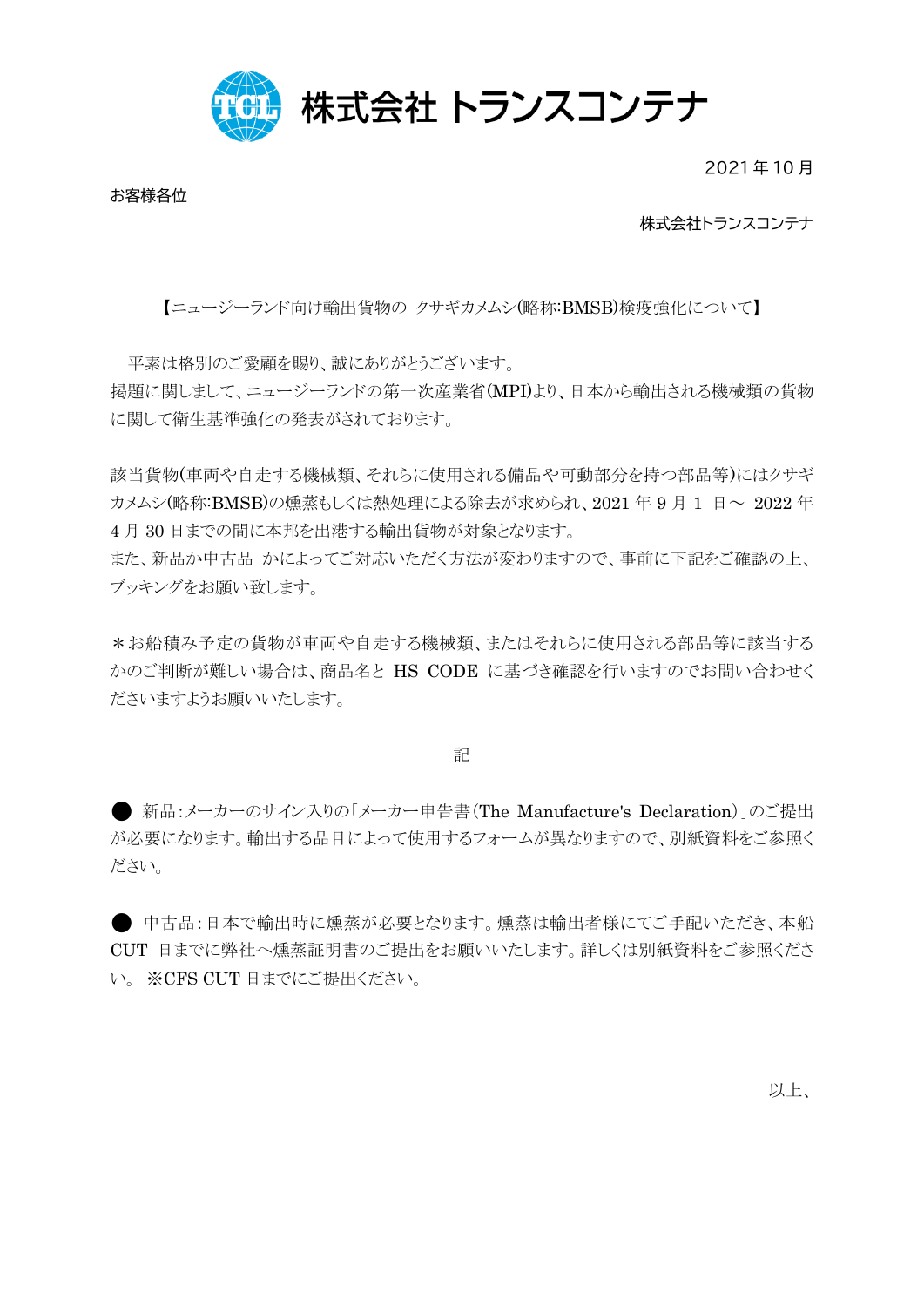お船積み予定の貨物が車両や自走する機械類、それらに使用される備品や可動部分を持つ部品 の場合は、新品か中古かによってご対応いただく方法が変わります。

新品の場合: メーカー申告書 (MANUFACTURE'S DECLARATION)の提出が必要になります。 貨物によってフォームが5種類ございますので、 どれに該当するかご確認ください。 ・新しい機械(運転機能のない種類) ・新しいジェットスキー、水上スクーター ・新しいタイヤ ・新しい車両や機械部品 ・新しい小型車両 例:ATV(四輪バギー)、オートバイ、ゴルフカート、ゴーカート、スクーター、 SxS(多用途四輪車)、スノーモービル、四輪バイク、三輪車等 ★新しい機械の内、下記に該当するものは フォームの提出が免除されますので、併せてご確認ください。 i) 家庭用またはオフィス用の電子機器または電気製品 ii) 医療用、実験室用、製薬用、X線画像処理用の機械類 iii) 屋内の冷房または暖房装置 iv) 食品製造用の屋内産業機械 v) 屋内用繊維機械及び工具切断機 vi) 手持ち式の園芸用機械及び電動工具 vii) 屋内ロボット機械

中古の場合: 日本で輸出時に燻蒸が必要となります。 燻蒸は輸出者様にてご手配いただき、本船CUT日までに弊社へ燻蒸証明書の ご提出をお願いいたします。 LCLはCFS CUT日、FCLはCY CUT日までにご提出ください。

ニュージーランドの第一次産業省(MPI)が指定している燻蒸処理業者についての詳細について は下記ページをご覧ください。

[https://www.agriculture.gov.au/import/before/brown-marmorated-stink-bugs/offshore-bmsb](https://www.agriculture.gov.au/import/before/brown-marmorated-stink-bugs/offshore-bmsb-treatment-providers-scheme/approved-list)treatment-providers-scheme/approved-list#japan

★貨物の保管基準などについては

下記ページの「Import Health Standard: Vehicles, Machinery and Parts」をご覧ください。 https://www.biosecurity.govt.nz/importing/vehicles-and-machinery/requirement-documentsfor-importing-vehicles-machinery-or-parts/brown-marmorated-stink-bug-requirements-forimporters/brown-marmorated-stink-bug-requirements-for-importing-vehicles-machinery-andparts/